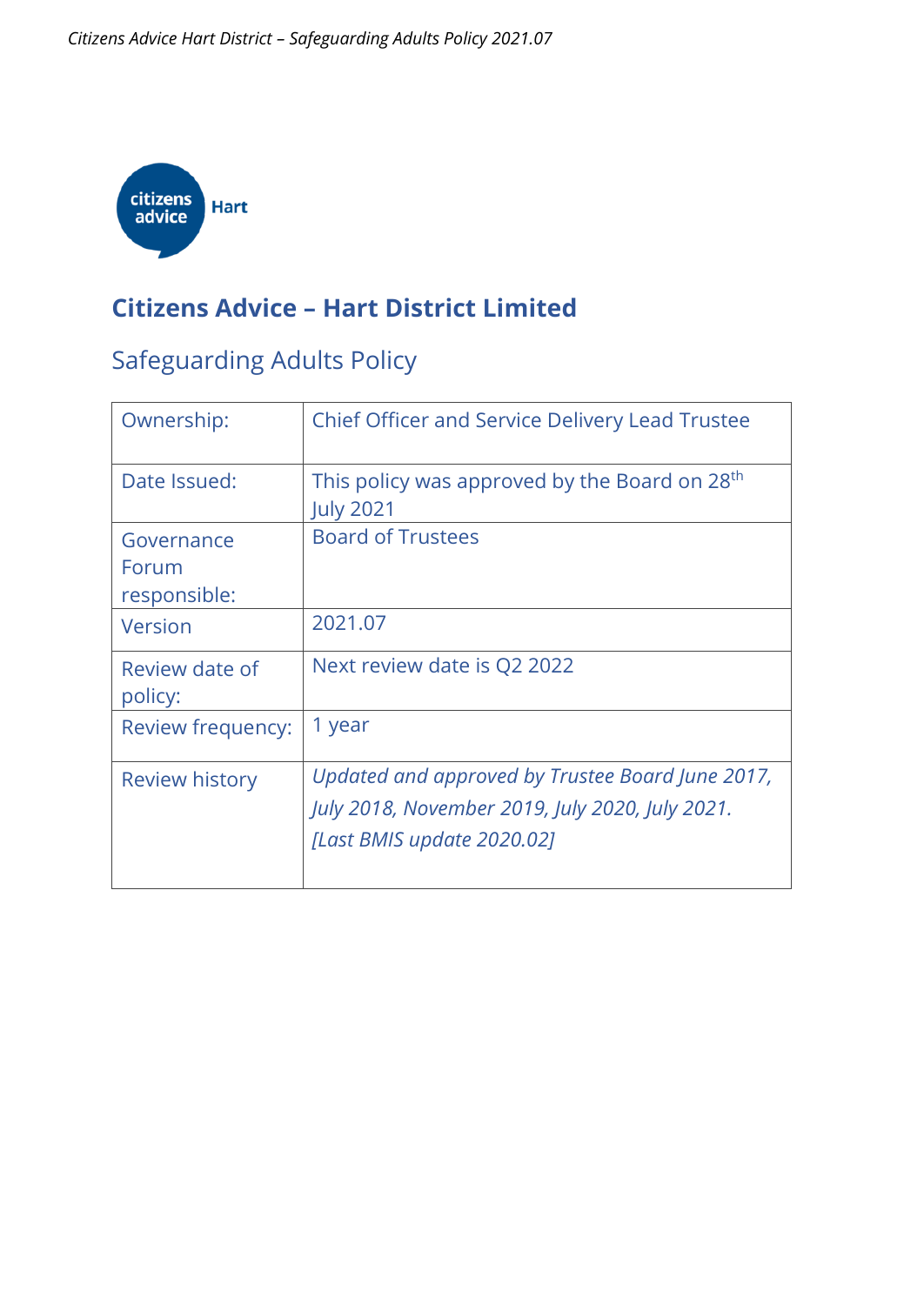#### Safeguarding Adults policy

We have in place a safeguarding lead and a deputy safeguarding lead. The lead is the person responsible for reporting concerns of abuse and neglect to the relevant authority. In their absence the deputy safeguarding lead will take this action.

In addition a member of our trustee board is assigned the responsibility of overseeing safeguarding for our organization including reporting serious concerns to the Charity Commission and making decisions on safeguarding concerns about our staff and volunteers or children and adults at risk in their care.

#### How should the policy be used?

This policy must be followed by all staff and volunteers, including senior managers and trustees. It also applies to anyone working on behalf of our organisation.

This policy focuses on safeguarding concerns about adults that stem from interactions with clients and other people who access our service; however the legal duties and principles outlined in this document apply to people who aren't our clients. For example our staff, volunteers, beneficiaries or other connections who meet the definition of adults at risk.

There is a separate policy for safeguarding children.

No one should ignore allegations or suspicions of abuse or neglect.

## Why do we have a policy?

We have a policy to:

- stop abuse and neglect where possible
- prevent harm and reduce the risk of abuse and neglect
- provide staff and volunteers with overarching principles that guide our approach to safeguarding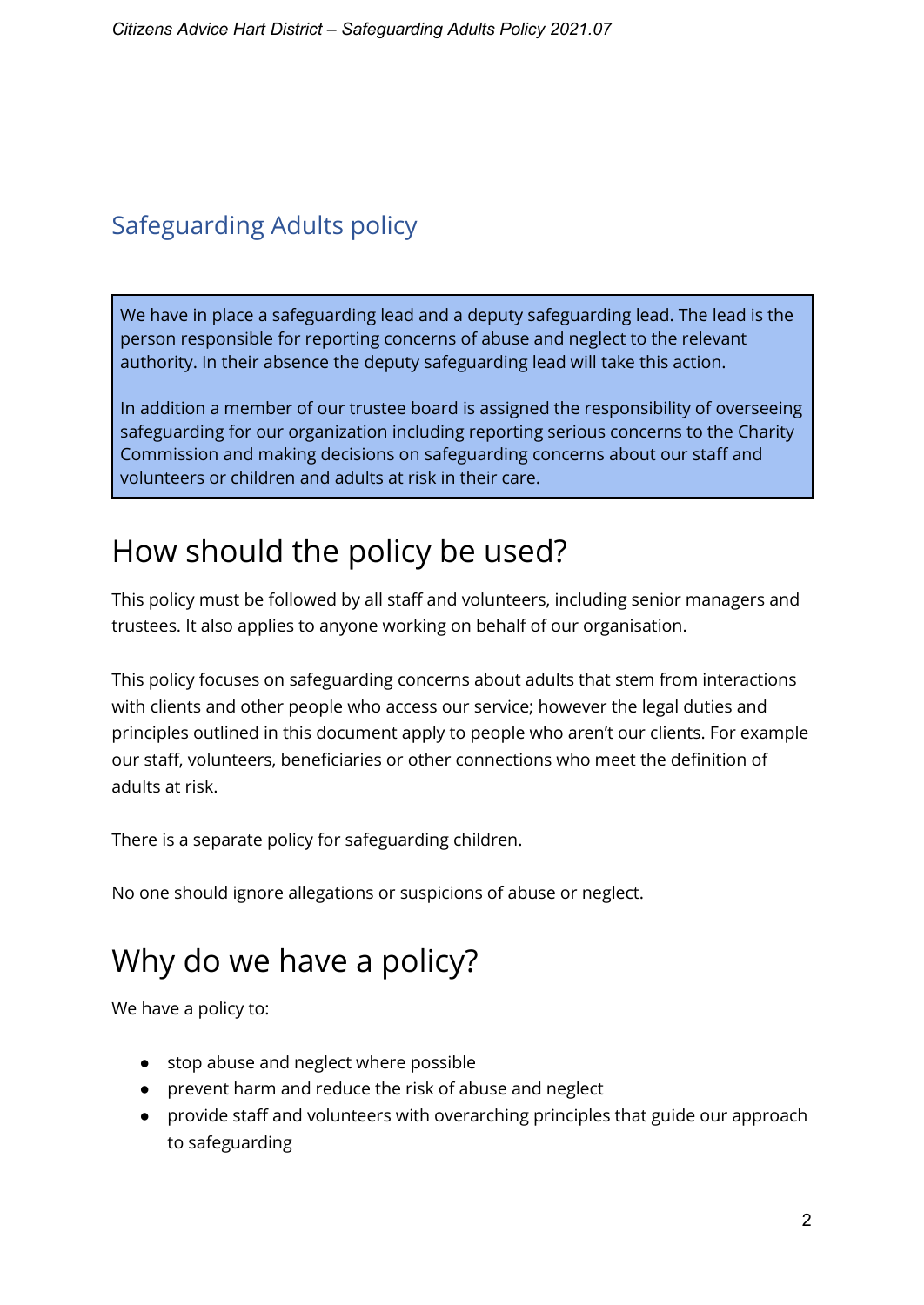It's important we have a policy because we provide services to a range of adults and we may suspect or be told about current or historic abuse or neglect. Our safeguarding guidelines and procedures will ensure that staff and volunteers are able to deal appropriately with these situations. This will include:

- having sound recruitment practices
- ensuring all staff and volunteers have an understanding and awareness of adult safeguarding
- ensuring all staff and volunteers know how to raise safeguarding concerns and feel confident doing so

# Our legal and membership duties

It is a requirement of Citizens Advice membership that we act within the relevant laws and regulations to safeguard people who come into contact with our service from harm and abuse.

Protecting people and safeguarding responsibilities are a governance priority for our organisation. It is a fundamental part of how we operate as a charity for the public benefit. Safeguarding is the responsibility of everyone at our organisation.

The legislation covering safeguarding is the Care Act 2014 (England) and the Social Services and Wellbeing (Wales) Act 201[4. T](https://www.citizensadvice.org.uk/bmis/Client-services/Client-protection-and-confidentiality/Safeguarding-adults-guidelines-and-model-policy/#top)hese acts put duties on local authorities in relation to adult safeguarding. We will take these duties into account in our work with people who come into contact with our service and support the local authorities to fulfil their statutory duties where possible.

They include:

- stopping abuse or neglect wherever possible
- preventing harm and reducing the risk of abuse or neglect to adults with care and support needs
- safeguarding adults in a way that supports them in making choices and having control about how they want to live
- promoting an approach that concentrates on improving life for the adults concerned
- raising public awareness so that communities as a whole, alongside professionals, play their part in preventing, identifying and responding to abuse and neglect
- providing information and support in accessible ways to help people understand the different types of abuse, how to stay safe and what to do to raise a concern about the safety or wellbeing of an adult
- addressing what has caused the abuse or neglect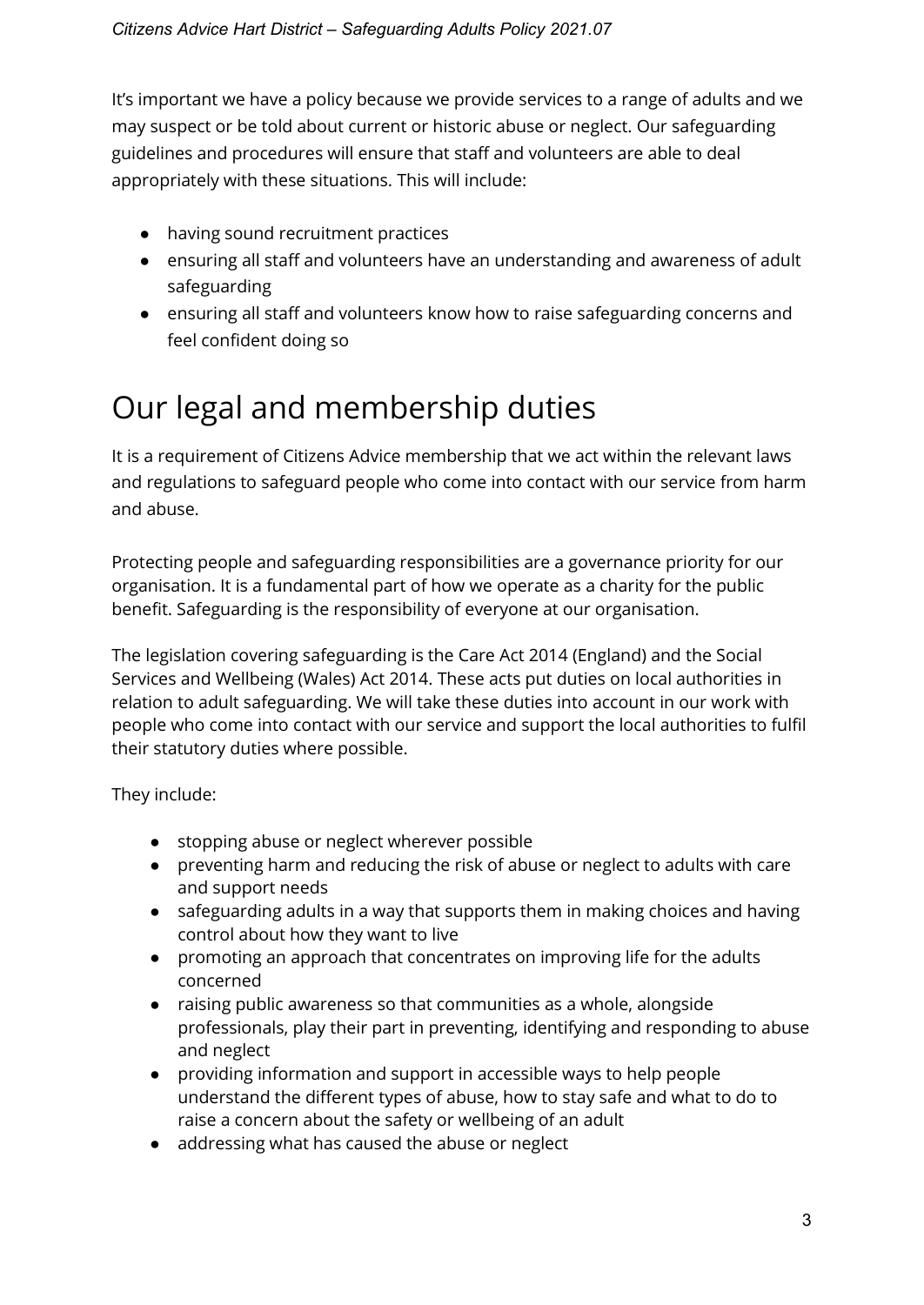# Who is protected by this policy?

We recognise that many policies and organisations refer to 'adults at risk' or 'vulnerable adults'. This policy adopts the broader definitions introduced in recent legislation such as the Care Act 2014 and the Social Services and Wellbeing (Wales) Act 2014. Their definitions are broader and far-reaching and could potentially cover many of our service users.

Under the Care Act 2014 and the Social Services and Wellbeing (Wales) Act 2014 safeguarding duties apply to an adult who:

- has care and support needs, and
- is experiencing, or is at risk of, abuse or neglect, and
- is unable to protect themselves because of their care and support needs

An adult with care and support needs may be:

- an older person
- a person with a physical disability, a learning difficulty or a sensory impairment
- someone with mental health needs, including dementia or a personality disorder
- a person with a long-term health condition
- someone who misuses substances or alcohol to the extent that it affects their ability to manage day-to-day living

We will apply this policy equally to all adults who use come into contact with our services regardless of age, race, disability, gender reassignment, marriage and civil partnership status, pregnancy and maternity, religion and belief, sex and sexual orientation.

Clients may come into contact with our service through different channels that aren't always face to face, for example, email, web chat or phone. The principles of safeguarding outlined in this policy will be applied consistently to all safeguarding concerns across the various channels through which we operate our service.

## What do we mean by safeguarding?

'Safeguarding' typically relates to children (defined as individuals under 18 - see our safeguarding children policy) and adults at risk (also known as vulnerable adults), for which specific legislation and regulatory requirements apply. However our regulator, the Charity Commission, has adopted a broader definition of safeguarding.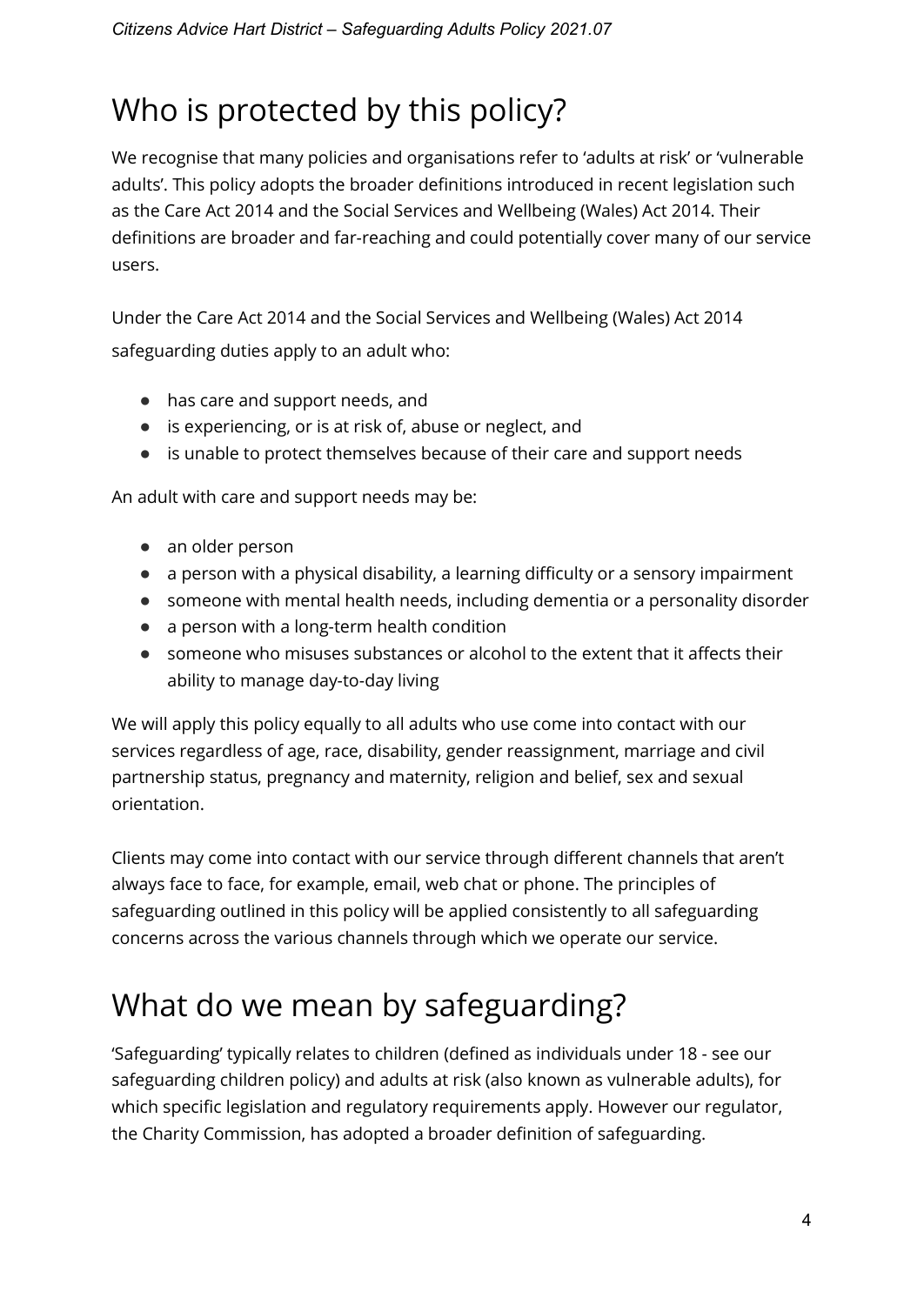In its guidance it describes safeguarding as '*the range of measures in place to protect people in a charity, or those it comes into contact with, from abuse and maltreatment of any kind*'. This is therefore our definition.

# Principles for guiding our safeguarding activities

We will use these principles to guide our safeguarding activities. They are also used by local authorities and other statutory bodies to direct their adult safeguarding activities:

- **empowerment** actions or decisions must be based on the presumption of person-led decisions and informed consent
- **prevention** it is better to take action before harm occurs
- **proportionality** the least intrusive response appropriate to the risk presented
- **protection** support and representation for those in greatest need
- **partnerships** local solutions through services working with their communities
- **accountability** accountability and transparency in delivering safeguarding

Fundamental to this policy is our aim to involve the person the concern is about in decisions about what should happen wherever possible.

# Recognising the different types of abuse and risk

The indicators provided below are not an exhaustive list of signs and symptoms of someone suffering abuse and neglect.

| Type of abuse                                                                                                                                                                                                                               | Indicators of abuse                                                                                                                                                        |
|---------------------------------------------------------------------------------------------------------------------------------------------------------------------------------------------------------------------------------------------|----------------------------------------------------------------------------------------------------------------------------------------------------------------------------|
| <b>Physical abuse:</b><br>This type of abuse involves<br>hitting, kicking, spitting and<br>biting. It can also involve<br>restraining someone, making<br>someone intentionally<br>uncomfortable or withholding<br>food, water or medication | These could include if someone has physical injuries<br>such as bruising, cuts or burns and is unable to<br>provide a consistent explanation of the injuries they<br>have. |
| Domestic violence or abuse:<br>This type of abuse not only<br>applies to physical abuse but                                                                                                                                                 | These could include the following:<br>low self esteem                                                                                                                      |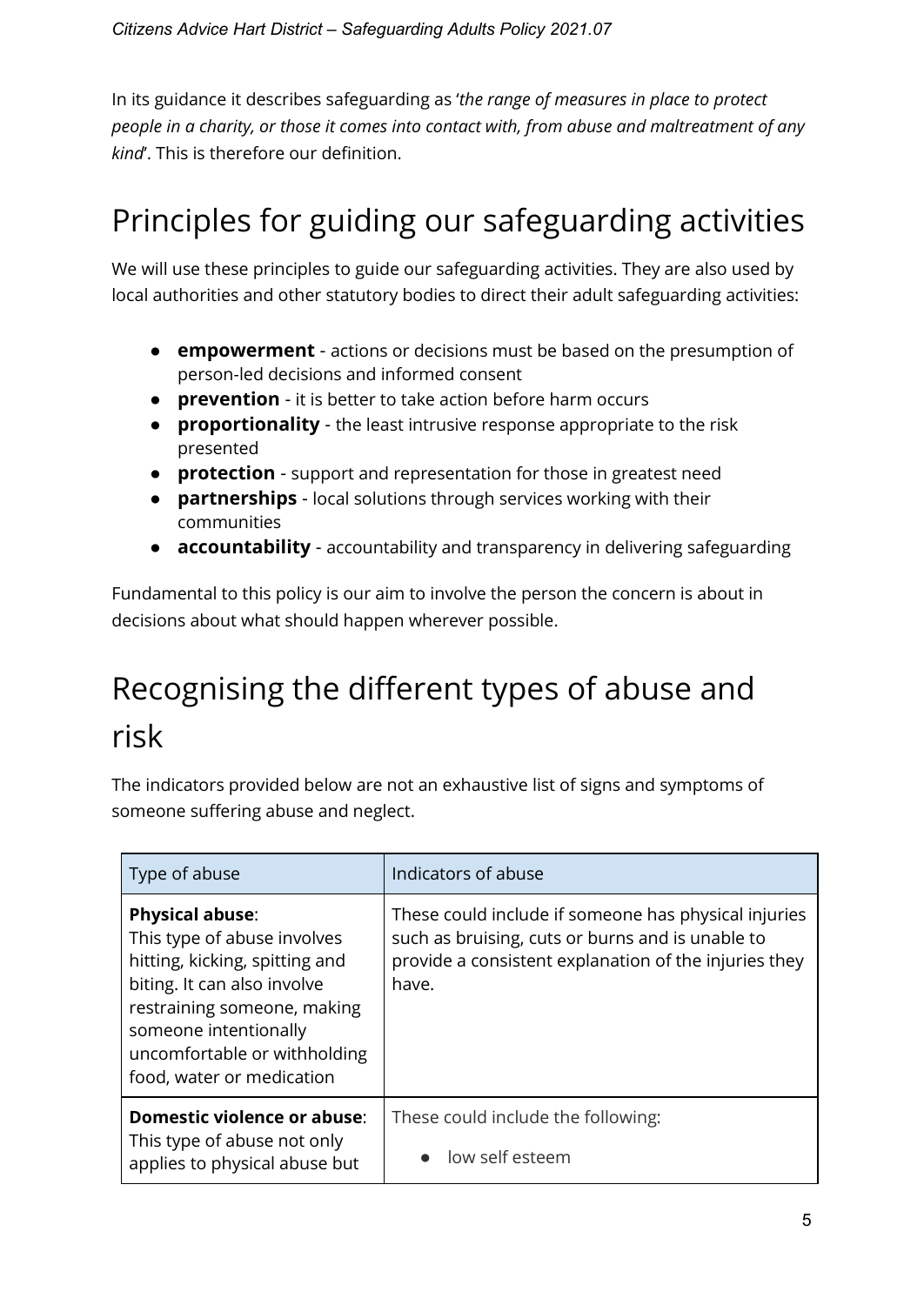| also includes the following:<br>psychological<br>sexual<br>financial<br>emotional<br>It includes any incident or<br>pattern of incidents of<br>controlling, coercive or<br>threatening behaviour,<br>violence or abuse between<br>those aged 16 or over who are<br>or have been, intimate<br>partners or family members<br>regardless of gender or<br>sexuality. It also includes so-<br>called 'honour'-based violence,<br>female genital mutilation and<br>forced marriage<br>Note that if the concern is<br>about someone who is below<br>the age of 18 we apply our<br>safeguarding children policy | feeling that the abuse is their fault when it is<br>not<br>physical evidence of violence such as<br>$\bullet$<br>bruising, cuts, broken bones<br>verbal abuse and humiliation in front of<br>others<br>fear of outside intervention<br>damage to home or property<br>$\bullet$<br>isolation - not seeing friends and family<br>$\bullet$<br>limited access to money                                                                                 |
|---------------------------------------------------------------------------------------------------------------------------------------------------------------------------------------------------------------------------------------------------------------------------------------------------------------------------------------------------------------------------------------------------------------------------------------------------------------------------------------------------------------------------------------------------------------------------------------------------------|-----------------------------------------------------------------------------------------------------------------------------------------------------------------------------------------------------------------------------------------------------------------------------------------------------------------------------------------------------------------------------------------------------------------------------------------------------|
| <b>Sexual abuse:</b><br>This type of abuse includes<br>rape, any inappropriate<br>touching, indecent exposure,<br>sexual acts to which the adult<br>has not consented or lacks the<br>capacity to consent, sexual<br>photography or forced use of<br>pornography or the witnessing<br>of sexual acts                                                                                                                                                                                                                                                                                                    | It may be more difficult to pick up on indicators for<br>this type of abuse as they can include physical<br>symptoms such as bruising or bleeding in places<br>covered by clothing. However the following may be<br>noticeable:<br>bruising to the upper arms and marks on the<br>neck<br>unusual difficulty in walking or sitting<br>$\bullet$<br>self harming<br>$\bullet$                                                                        |
| <b>Psychological and emotional</b><br>abuse:<br>This type of abuse includes<br>including emotional abuse,<br>threats of harm or<br>abandonment, deprivation of<br>contact, humiliation, blaming,<br>controlling, intimidation,<br>coercion, harassment, verbal<br>abuse, cyber bullying, isolation<br>or unreasonable and<br>unjustified withdrawal of                                                                                                                                                                                                                                                  | The indicators of this type of abuse can include the<br>following:<br>an air of silence when a particular person is<br>present<br>withdrawal or change in the psychological<br>$\bullet$<br>state of the person<br>insomnia<br>$\bullet$<br>low self-esteem<br>uncooperative and aggressive behaviour<br>a change of appetite, weight loss/gain<br>signs of distress: tearfulness, anger<br>$\bullet$<br>apparent false claims, by someone involved |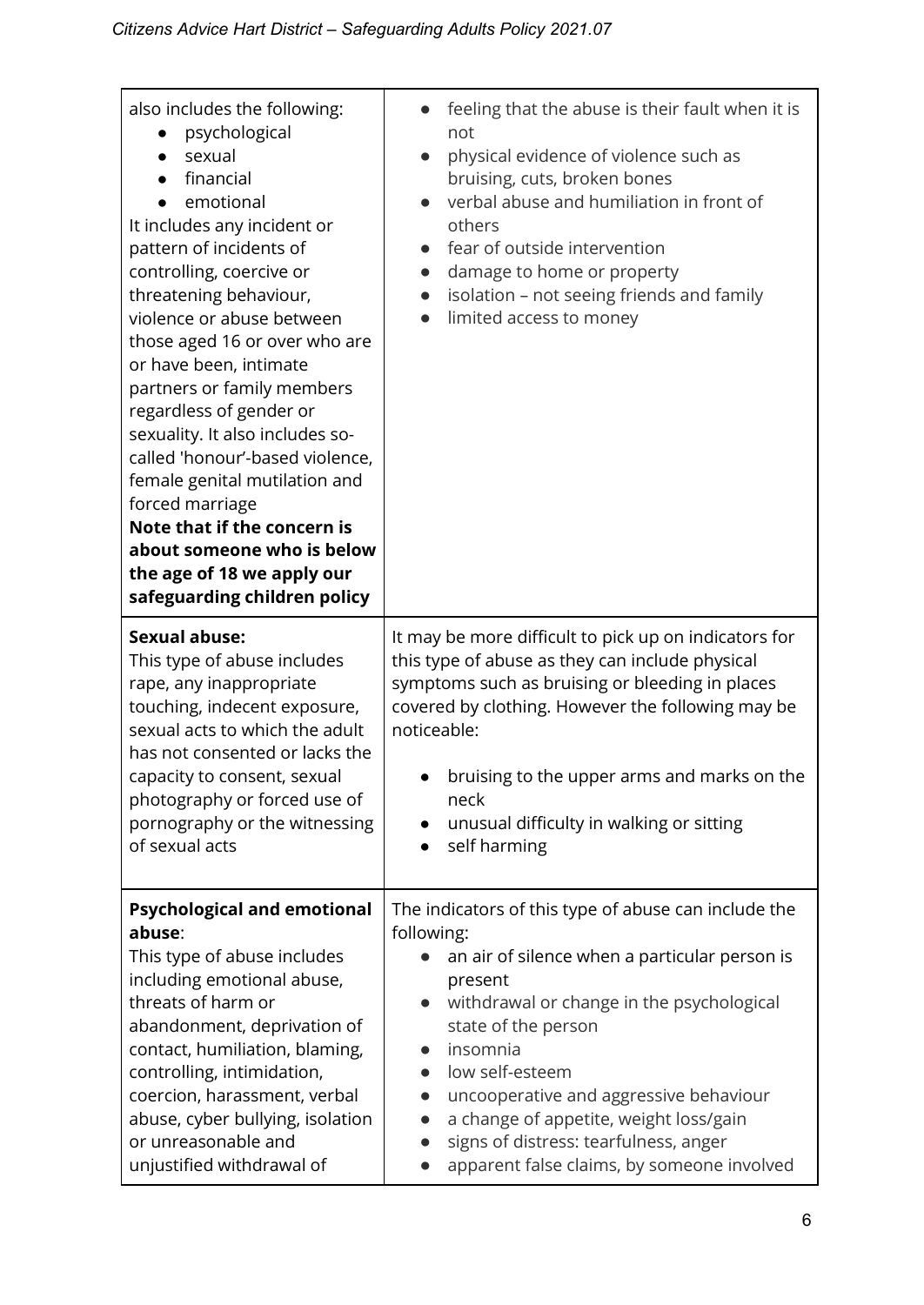| services or supportive                                                                                                                                                                                                                                                                                                                                                 | with the person, to attract unnecessary                                                                                                                                                                                                                                                                                                                                                                                                                                                                                                                                                                                                                                                                                                                                                                                                                        |
|------------------------------------------------------------------------------------------------------------------------------------------------------------------------------------------------------------------------------------------------------------------------------------------------------------------------------------------------------------------------|----------------------------------------------------------------------------------------------------------------------------------------------------------------------------------------------------------------------------------------------------------------------------------------------------------------------------------------------------------------------------------------------------------------------------------------------------------------------------------------------------------------------------------------------------------------------------------------------------------------------------------------------------------------------------------------------------------------------------------------------------------------------------------------------------------------------------------------------------------------|
| networks                                                                                                                                                                                                                                                                                                                                                               | treatment                                                                                                                                                                                                                                                                                                                                                                                                                                                                                                                                                                                                                                                                                                                                                                                                                                                      |
| <b>Financial or material abuse:</b><br>This type of abuse can involve<br>theft, fraud, internet<br>scamming, coercion in relation<br>to an adult's financial affairs or<br>arrangements, including in<br>connection with wills,<br>property, inheritance or<br>financial transactions, or the<br>misuse or misappropriation of<br>property, possessions or<br>benefits | These could include the following:<br>unexplained lack of money or inability to<br>maintain lifestyle<br>unexplained withdrawal of funds from<br>accounts<br>power of attorney or lasting power of<br>attorney (LPA) being obtained after the<br>person has ceased to have mental capacity<br>the person allocated to manage financial<br>affairs is evasive or uncooperative<br>the family or others show unusual interest in<br>the assets of the person<br>signs of financial hardship in cases where the<br>person's financial affairs are being managed<br>by a court-appointed deputy, attorney or LPA<br>recent changes in deeds or title to property<br>rent arrears and eviction notices<br>disparity between the person's living<br>conditions and their financial resources, e.g.<br>insufficient food in the house<br>unnecessary property repairs |
| <b>Modern slavery:</b><br>This type of abuse<br>encompasses slavery, human<br>trafficking, forced labour and<br>domestic servitude<br>Note that if modern slavery<br>is suspected we may also<br>use the National Referral<br><b>Mechanism</b> as well as going<br>through our safeguarding<br>referral process                                                        | These could include the following:<br>signs of physical or emotional abuse<br>appearing to be malnourished, unkempt or<br>withdrawn<br>isolation from the community, seeming<br>under the control or influence of others<br>living in dirty, cramped or overcrowded<br>$\bullet$<br>accommodation and/or living and working at<br>the same address<br>lack of personal effects or identification<br>$\bullet$<br>documents<br>always wearing the same clothes<br>avoidance of eye contact, appearing<br>$\bullet$<br>frightened or hesitant to talk to strangers                                                                                                                                                                                                                                                                                               |
| <b>Discriminatory abuse:</b>                                                                                                                                                                                                                                                                                                                                           | the person appears withdrawn and isolated                                                                                                                                                                                                                                                                                                                                                                                                                                                                                                                                                                                                                                                                                                                                                                                                                      |
| Including forms of                                                                                                                                                                                                                                                                                                                                                     | expressions of anger, frustration, fear or                                                                                                                                                                                                                                                                                                                                                                                                                                                                                                                                                                                                                                                                                                                                                                                                                     |
| harassment, slurs or similar                                                                                                                                                                                                                                                                                                                                           | anxiety                                                                                                                                                                                                                                                                                                                                                                                                                                                                                                                                                                                                                                                                                                                                                                                                                                                        |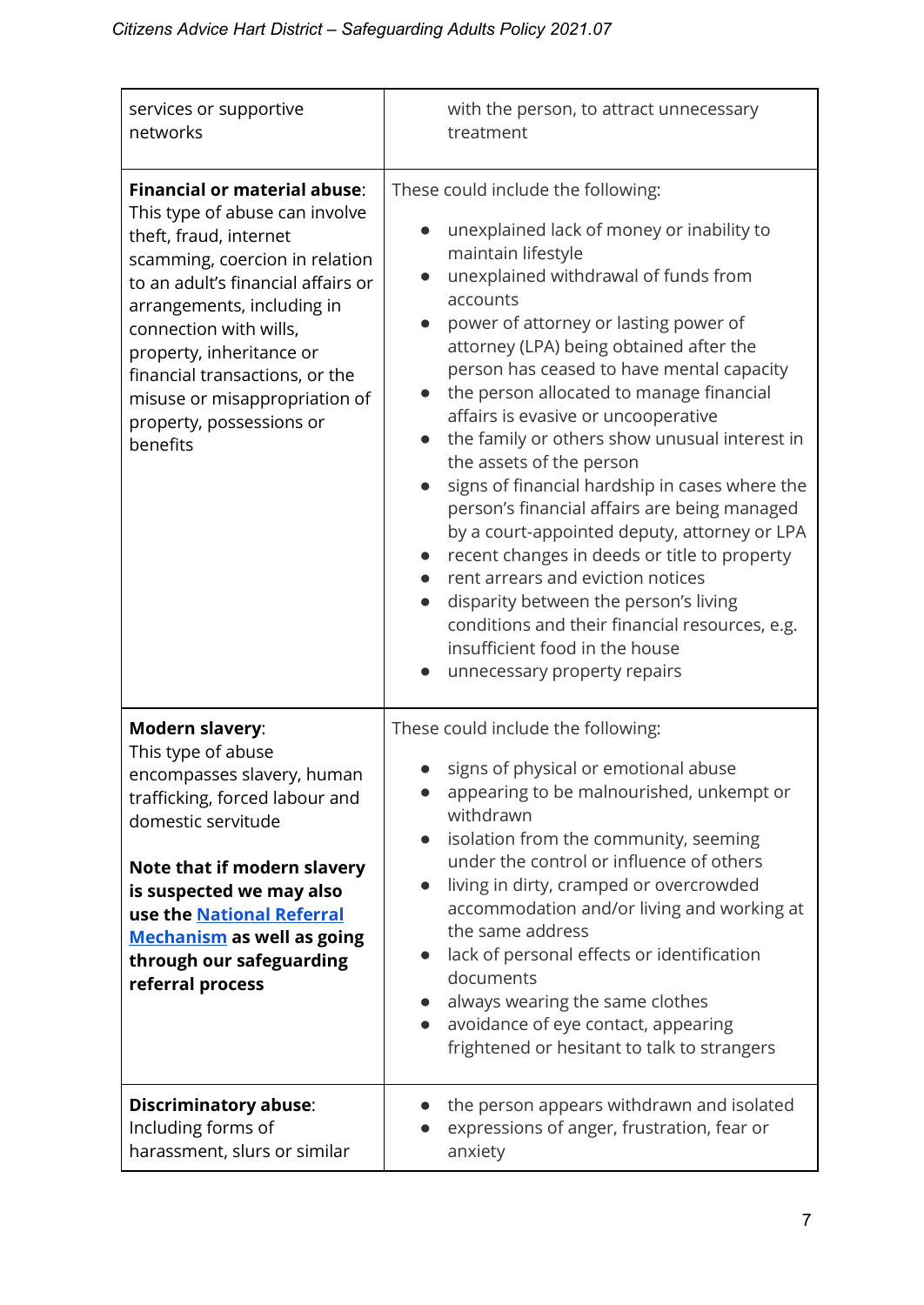| treatment because of age,<br>race, religion or belief, sex,<br>sexual orientation, gender<br>reassignment, disability,<br>marriage and civil partnership,<br>pregnancy and maternity | the support on offer does not take account of<br>$\bullet$<br>the person's individual needs in terms of a<br>protected characteristic |
|--------------------------------------------------------------------------------------------------------------------------------------------------------------------------------------|---------------------------------------------------------------------------------------------------------------------------------------|
| <b>Organisational or</b>                                                                                                                                                             | These could include the following:                                                                                                    |
| institutional abuse:                                                                                                                                                                 | inadequate staffing levels                                                                                                            |
| Including neglect and poor                                                                                                                                                           | people being hungry or dehydrated                                                                                                     |
| care practice within an                                                                                                                                                              | poor standards of care                                                                                                                |
| institution or specific care                                                                                                                                                         | lack of personal clothing and possessions                                                                                             |
| setting such as a hospital or                                                                                                                                                        | and communal use of personal items                                                                                                    |
| care home, for example, or in                                                                                                                                                        | lack of adequate procedures                                                                                                           |
| relation to care provided in                                                                                                                                                         | poor record-keeping and missing documents                                                                                             |
| one's own home. This may                                                                                                                                                             | absence of individual care plans                                                                                                      |
| range from one-off incidents                                                                                                                                                         | lack of management overview and support                                                                                               |
| to ongoing ill-treatment                                                                                                                                                             | $\bullet$                                                                                                                             |
| <b>Neglect and acts of</b>                                                                                                                                                           | These could include the following:                                                                                                    |
| omission:                                                                                                                                                                            | failure to provide or allow access to food,                                                                                           |
| Including ignoring medical,                                                                                                                                                          | $\bullet$                                                                                                                             |
| emotional or physical care                                                                                                                                                           | shelter, clothing, heating, stimulation and                                                                                           |
| needs, failure to provide                                                                                                                                                            | activity, personal or medical care                                                                                                    |
| access to appropriate health,                                                                                                                                                        | providing care in a way that the person                                                                                               |
| care and support or                                                                                                                                                                  | dislikes                                                                                                                              |
| educational services, the                                                                                                                                                            | failure to administer medication as                                                                                                   |
| withholding of the necessities                                                                                                                                                       | prescribed                                                                                                                            |
| of life, such as medication,                                                                                                                                                         | refusal of access to visitors                                                                                                         |
| adequate nutrition and                                                                                                                                                               | not taking account of the person's cultural,                                                                                          |
| heating                                                                                                                                                                              | religious or ethnic needs                                                                                                             |
| Self neglect:                                                                                                                                                                        | These could include the following:                                                                                                    |
| This covers a wide range of                                                                                                                                                          | very poor personal hygiene                                                                                                            |
| behaviour that is neglecting to                                                                                                                                                      | unkempt appearance                                                                                                                    |
| care for one's personal                                                                                                                                                              | lack of essential food, clothing or shelter                                                                                           |
| hygiene, health or                                                                                                                                                                   | malnutrition and/or dehydration                                                                                                       |
| surroundings and includes                                                                                                                                                            | living in squalid or unsanitary conditions                                                                                            |
| behaviour such as hoarding                                                                                                                                                           | neglecting household maintenance                                                                                                      |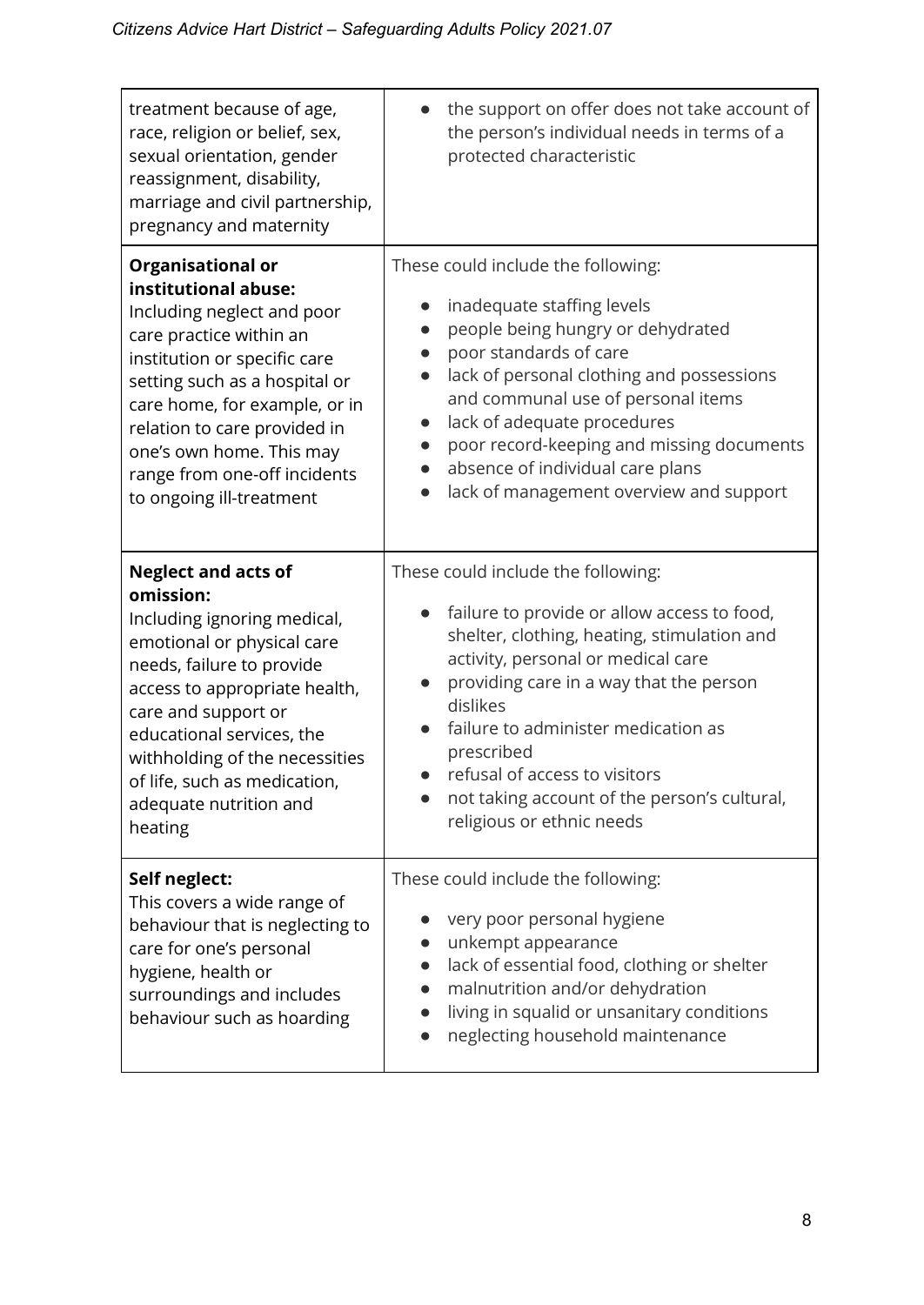# Radicalisation and safeguarding

If we are concerned about an adult at risk becoming radicalised, we follow our safeguarding procedure.

We take also take guidance from the government counter terrorism 'Prevent Strategy'. one of the aims of which is supporting 'vulnerable people' to prevent them being drawn into terrorism.

Our staff and volunteers will be mindful of radicalisation and report any concerns using our safeguarding adult and children policies.

# Confidentiality and safeguarding

Confidentiality is one of the founding principles of Citizens Advice. It is important that our clients can trust us and know that the information they disclose is treated in confidence.

However, if we have suspicions or information has been disclosed in relation to abuse, we have a responsibility to take action. Our principles do not override the need to protect adults at risk from abuse.

In accordance with the principle of empowerment, the decision on whether to report a safeguarding concern should normally be discussed with the person the concern is about and where possible their permission should be gained to report the concern.

However, there will be situations when confidentiality between ourselves and the client needs to be breached without their permission. This includes situations where the person we're concerned about is in serious and immediate danger and there's no time to get permission, it's not possible to get permission or the person is not able to give permission (abuser is always present). Also we would not try to get permission if there's a chance it would put the person we're concerned about in more danger.

In these situations the wellbeing of the client or others who may be at risk takes precedence over our principal of confidentiality. Our safeguarding procedure details the process for breaching confidentiality and raising a safeguarding concern.

# Mental capacity and safeguarding

We'll assume that adults have the mental capacity to make informed decisions about their own safety and how they live their lives. The Mental Capacity Act 2005 is central to decisions and actions in safeguarding adults.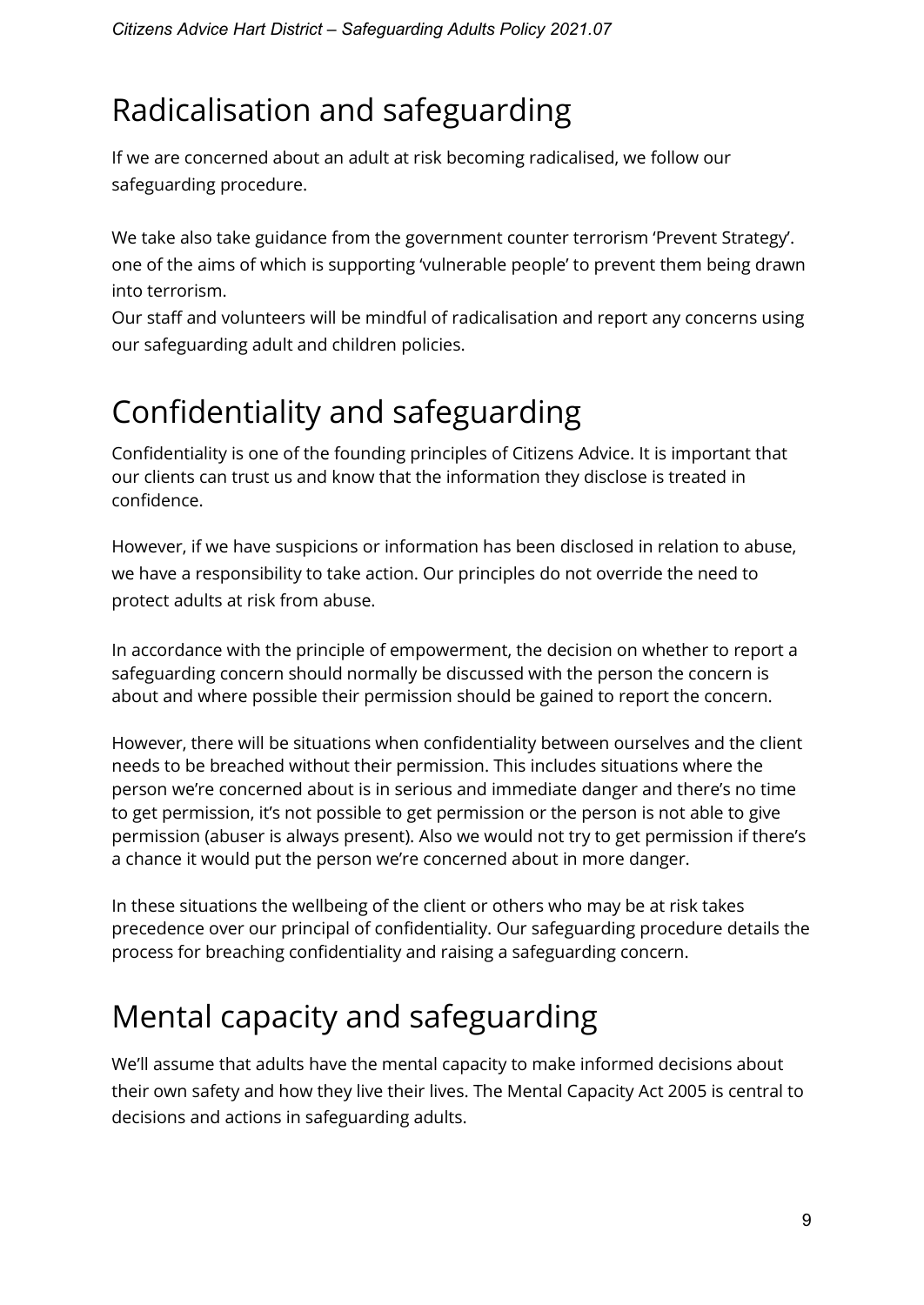Where a person is able to make an informed choice in relation to a particular decision, they have a right to self-determination.

In practice, it may come to light that an adult at risk does not have capacity to make informed decisions about their own situation. One way this could occur is if an adult at risk's carer has a registered lasting power of attorney for one or more of the adult at risk's affairs. If there is reason to believe that the adult at risk is being abused, has been abused in the past, neglected or exploited by the person they attended with, it will be difficult to have a conversation with the adult at risk alone. If getting permission to report a safeguarding concern puts a person in greater danger then steps can be taken without getting permission using the safeguarding procedure. In these circumstances it is important to include the reason why permission was not asked for on the safeguarding concern form.

If it is not clear if an adult has the capacity to make an informed decision, staff and volunteers should talk to the safeguarding lead and use the safeguarding procedure.

Factors which will be relevant in determining whether a safeguarding concern should be reported about a person who lacks capacity to make the decision themselves are if the person can't:

- understand information about the decision to be made on whether or not to report a concern because of a safeguarding reason, or
- retain that information in their minds, or
- use or weigh up that information as part of the decision making process, or
- communicate their decision (by talking, using sign language or other means)

## Screening of staff and volunteers

We ensure that all staff and volunteers who work in roles which are legally entitled to get a Disclosure and Barring Service (DBS) check are screened, we will also ask for appropriate references as part of our screening process and reserve the right to await the results of DBS checks and references before allowing an person to start in that role. If a role is not entitled to a standard or enhanced check, our chief officer may choose to ask some staff or volunteers to undergo a basic check.

If a DBS check reveals an unspent conviction for a sexual offence against a child or vulnerable adult, the individual is not suitable for that role and will not be taken on. Any other convictions will be considered on an individual basis.

Further information can be found in our DBS and ex-offenders policies.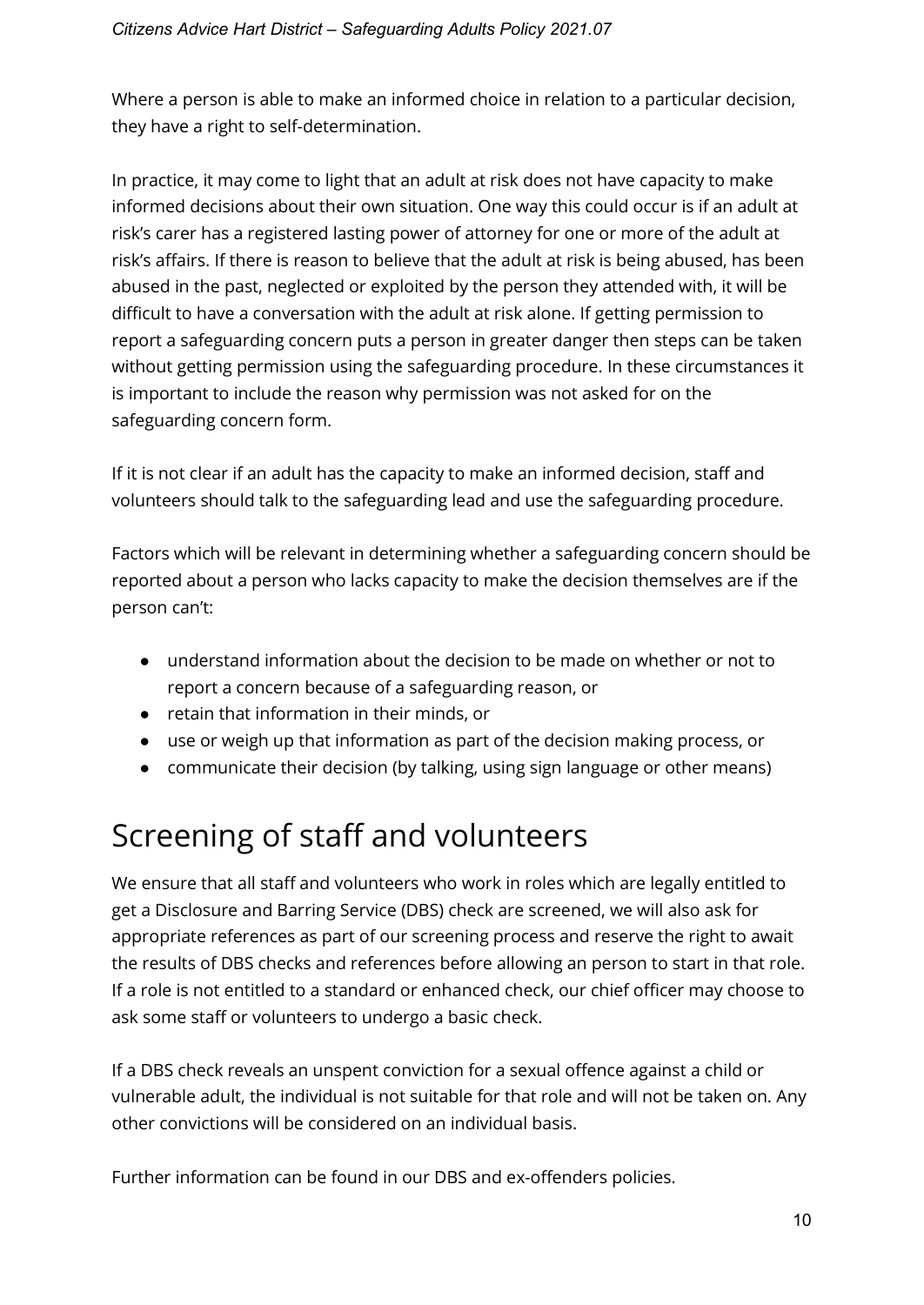# Supervision, training and safeguarding

Thorough induction training will be provided to ensure that staff and volunteers are aware of good safeguarding practice alongside the service's core values and confidentiality.

Staff and volunteers will be given regular supervision and have their training needs assessed.

Regular case checking will take place and any unusual or excessive contact with an adult at risk will be investigated.

Appropriate safeguarding training is available to all staff and volunteers. This may be in the form of:

- policy awareness sessions delivered internally
- briefing sessions by a local authority or other relevant authority
- attendance at training arranged through partner agencies.

# If a staff member or volunteer is removed from their role

If a staff member or volunteer is moved or dismissed from their role because of safeguarding concerns arising from their actions or inactions we have a responsibility as a regulated activity provider to inform the Disclosure and Barring Service. We will follow the [guidance set out by the Disclosure and Barring service](https://www.gov.uk/guidance/making-barring-referrals-to-the-dbs) in these situations.

## Developing new services

Any new services in development will take account of the need to safeguard adults at risk. This may be achieved by:

- risk assessment of proposed activities
- agreeing safeguarding measures with partner organisations including information sharing protocols
- seeking specialist advice, for example from the local safeguarding board

#### Working with local statutory agencies